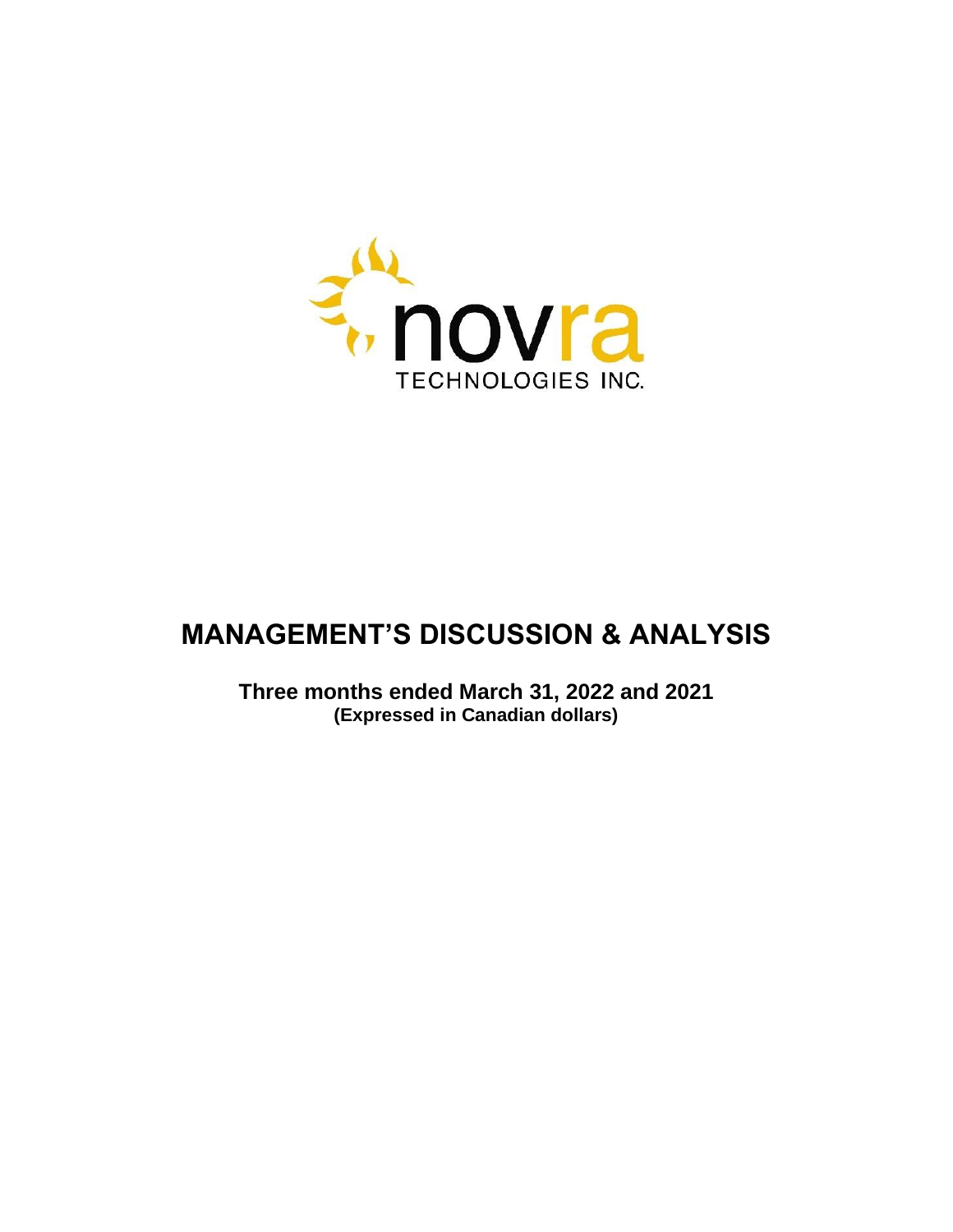The following Management's Discussion and Analysis ("MD&A") of Novra Technologies Inc.("Novra") should be read in conjunction with the Consolidated Financial Statements for the periods ended March 31, 2022 and 2021, and related notes included therein (the "Consolidated Financial Statements"). These Consolidated Financial Statements have been prepared in accordance with International Financial Reporting Standards ("IFRS"). All information in this MD&A is presented in Canadian dollars, unless otherwise indicated. Tabular dollars are in thousands, except per share amounts. Amounts in tables may not reconcile due to rounding differences.

Throughout this MD&A, "we", "us", "our", "Novra", and "Company" refer to Novra Technologies Inc. and its subsidiaries.

This MD&A is dated as of May 30, 2022 and is current to this date. The MD&A and the Consolidated Financial Statements were approved and authorized for issuance by the Board of Directors on May 30, 2022.

Financial statements, MD&A and other information relating to Novra are available on SEDAR at [www.sedar.com.](http://www.sedar.com/)

## **CAUTIONARY NOTE REGARDING FORWARD-LOOKING STATEMENTS**

This MD&A contains "forward-looking statements" within the meaning of applicable Canadian securities laws, concerning but not limited to: our outlook, the expected cost savings from integrating Wegener operations with the Novra Group, proposed acquisition of remaining 48.4% of Wegener, anticipated developments in our operations in future periods, the adequacy of Novra's financial resources and other events and conditions that may occur in the future. Forward-looking statements are generally identifiable by words such as "expect", "anticipates", "believes", "intends", "estimates", "predicts", "potential", "promising", "targeted", "plans" "possible", "position for", "prepare for" and similar expressions, or statements that events, conditions or results "will", "may", "could" or "should" occur or be achieved. As such, forward-looking statements are not historical facts but reflect our current assumptions and expectations regarding future events. These are subject to a number of risks and uncertainties that could cause actual results or events to differ materially from current expectations and assumptions. Some of these risks and uncertainties are described herein under the "Risks and Uncertainties" section of this MD&A.

For the above reasons, readers are cautioned not to place undue reliance on forward-looking statements.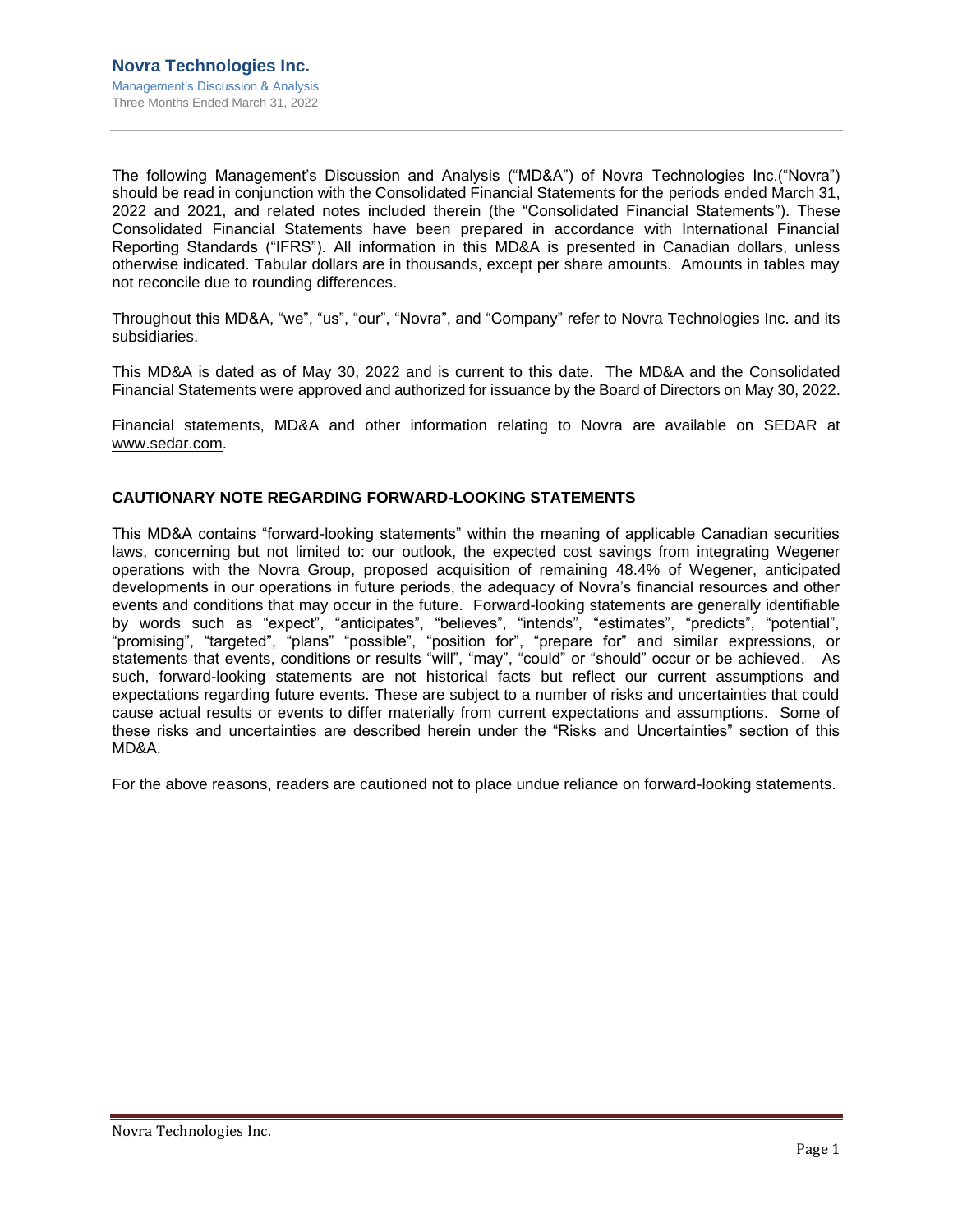## **Table of Contents**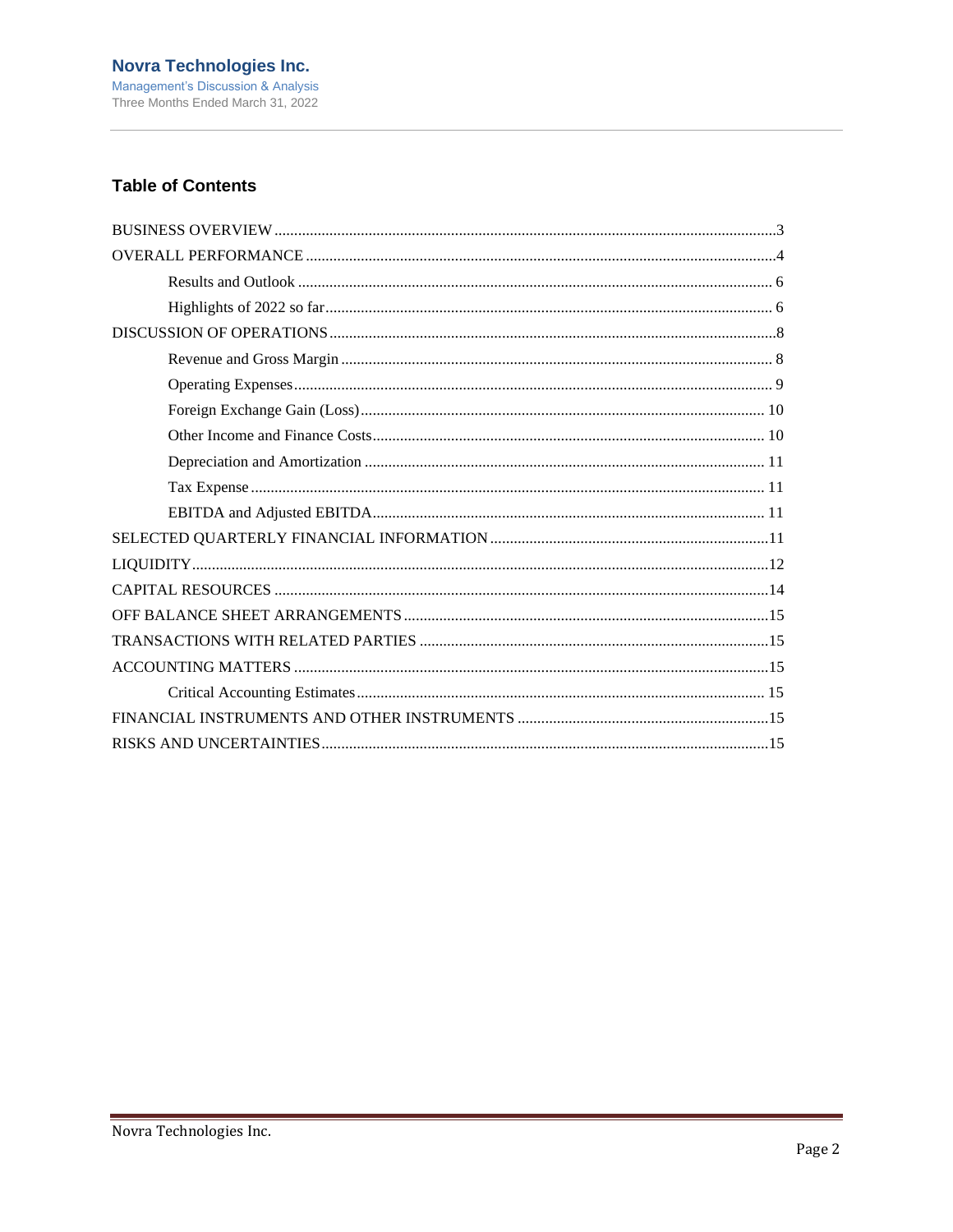## <span id="page-3-0"></span>**BUSINESS OVERVIEW**

Novra Technologies Inc. (headquartered in Winnipeg, Canada) is a public company on the TSX Venture Exchange ("TSX-V"), which trades under the stock symbol "NVI" and is a Class 1 reporting issuer. Novra is also listed in the United States on the OTCQB Venture Exchange, under the symbol NVRVF. We have been in the satellite data distribution business since 2000. In 2016, we significantly expanded our product portfolio and global presence with the acquisition of International Datacasting Corporation ("IDC"), a longtime leader in the same sector (based in Ottawa, Canada). Novra also owns 51.6% controlling interest of Wegener Corporation ("Wegener"), based in Atlanta GA, which has expanded our footprint in digital media management and distribution technologies for applications including digital signage, radio and television. The companies joined together to form the Novra group of companies ("Novra Group"). For more background see our group website at [www.novragroup.com.](http://www.novragroup.com/)

Today, the Novra Group is a global business with customers on every continent. We provide technology for distribution of broadband data via satellite and IP networks. The Novra Group companies offer a comprehensive portfolio of products, systems, and services. Products include hardware and software tailored for advanced applications in key vertical markets: video, radio, and data distribution, digital cinema and digital signage. Areas of expertise and added value include: encryption, next-generation hybrid networks (satellite/terrestrial/cloud), and efficient bandwidth utilization.

In these times of accelerating change and global uncertainty, our business agility and drive for innovation are more important than ever. Changes in our market are creating important opportunities we are addressing with product evolution as well as targeted marketing focus. Important trends include:

- **Increasing migration to IP delivery**—via internet or private IP networks—as connectivity options expand. Our products are IP enabled and we offer both future-proof technology and expertise to help customers leverage the right distribution platform for their networks.
- **Ongoing consolidation**—customers, partners, and competitors in some of our traditional vertical markets are increasingly merging and combining. This creates opportunity to capture market share in areas where we provide a proven reliable alternative.
- **Stability and continuity**—satellite continues to be strong in government applications around the world. Global weather services, defense and information services continue to rely on satellite and we see continuity and progress.
- **Growth**—video, faith-based broadcasting, blockchain data, cybersecurity are all market niches where we are enjoying success and see growth and opportunity.

Our competitive advantage is our people and their 30 years of knowledge and experience in developing innovative products along with the deep relationships that we have established with our international network of reseller partners and, of course, our clients. These close customer relationships give us important market insights that, combined with our extensive engineering experience, form the foundation for our continuing development of advanced products and flexible solutions.

Of particular importance over the last several quarters, given current global supply chain challenges impacting all types of businesses around the world, is the experience and dedication of our procurement and production teams, which has been a critical competitive advantage. They continue to work constructively with our networks of vendors and partners to procure the necessary components and assemblies to facilitate product deliveries to our customers.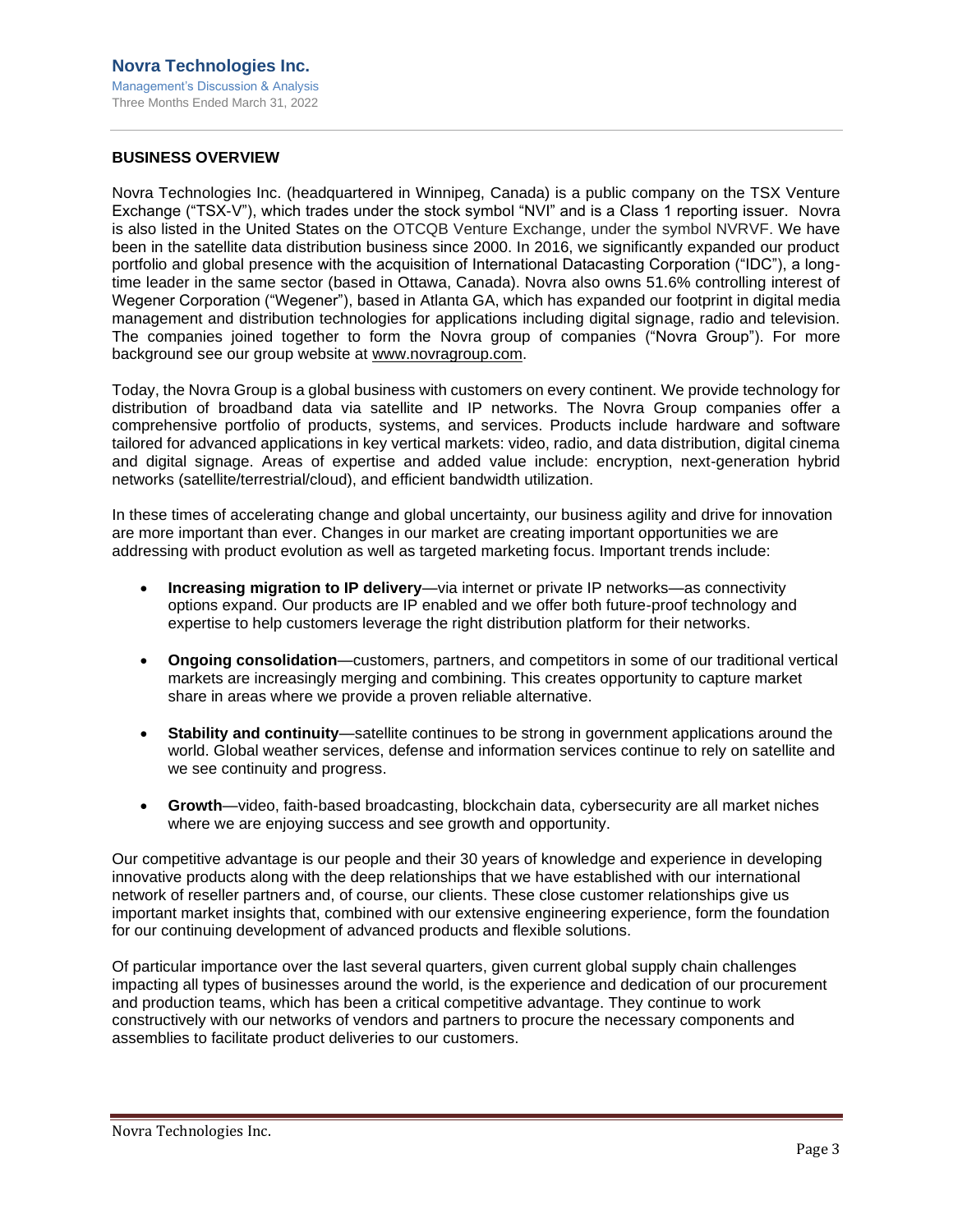**Our business focus:** We are leaders in an important market niche—mission-critical professional networks that require rapid, ultra-reliable content delivery, whether for a live on-air broadcast, urgent secure defence data, the latest Hollywood blockbuster, or encrypted block chain data. Our core product lines are applicable across a range of vertical markets. This allows us to focus on maintaining a diversified business base. Our target vertical markets are:

- *Video distribution:* products and systems for providing end-to-end solutions for traditional and non-traditional video networks. This is a key focus area for our innovation activities, including ongoing projects in augmented reality, remote collaboration, and emerging technologies. Our video products target the following key market niches:
	- ➢ Broadcast video networks of all sizes
	- $\triangleright$  Digital program insertion (for targeted advertising, regionalization, and blackout management)
	- ➢ Delivery of live and file-based video content distribution
	- ➢ Digital signage
	- ➢ IPTV
	- ➢ Professional-quality streaming video
- *Broadcast Radio:* We are a leading global provider of turnkey infrastructure solutions for broadcast radio networks small, medium, and large. We have a reputation for reliable, costeffective delivery of high-quality audio via satellite, terrestrial, or hybrid networks. The radio product line includes uplink and receive-site equipment as well as network management, encryption, and targeted regionalization/ad insertion options. We have long-established and respected product lines as well as innovative new products recently released for this market.
- *Data distribution:* Our broadband multimedia distribution technology is ideally suited for fast, ultra-reliable, secure delivery of data via satellite or private IP network. In addition to providing hardware infrastructure (transmit and receive), we offer an advanced content distribution network (CDN) software solution, Datacast XD, with sophisticated file broadcasting capabilities.
- *Digital Cinema:* We provide leading digital cinema networks with their core distribution infrastructure (uplink equipment, content management, and network management) and highend appliances for cinemas as well as decoders for live events and alternative content (entertainment and sports) in 2D and 3D. Additionally, we offer a digital cinema distribution software solution for integration onto commercially available servers and third-party equipment. Recent advances in this product line have enabled our solutions to provide secure file delivery speeds that are unparalleled in the market.
- *Satellite and terrestrial broadband receivers:* We offer a line of cost-effective, reliable DVB and ATSC compliant receivers for the expanding broadband communications network market. These receivers provide standalone communication gateways to local networks or have been integrated into a wide range of purpose-built appliances.

## <span id="page-4-0"></span>**OVERALL PERFORMANCE**

Novra's results for the first quarter of 2022 are largely as anticipated in our 2021 MD&A which was released on May 2, 2022. Although, as reported, we entered 2022 with a backlog and deferred revenue of more than \$6.1 million and bookings continued to be strong in early 2022, the on-going global geo-political and public health situations continue to exasperate the global electronics supply chain. We anticipate shipments of our 2021 backlog will be mostly completed by Q3 which is over 8 months of supply and shipping delays. This resulted in a Net Income loss of \$758 thousand for the first three months of 2022.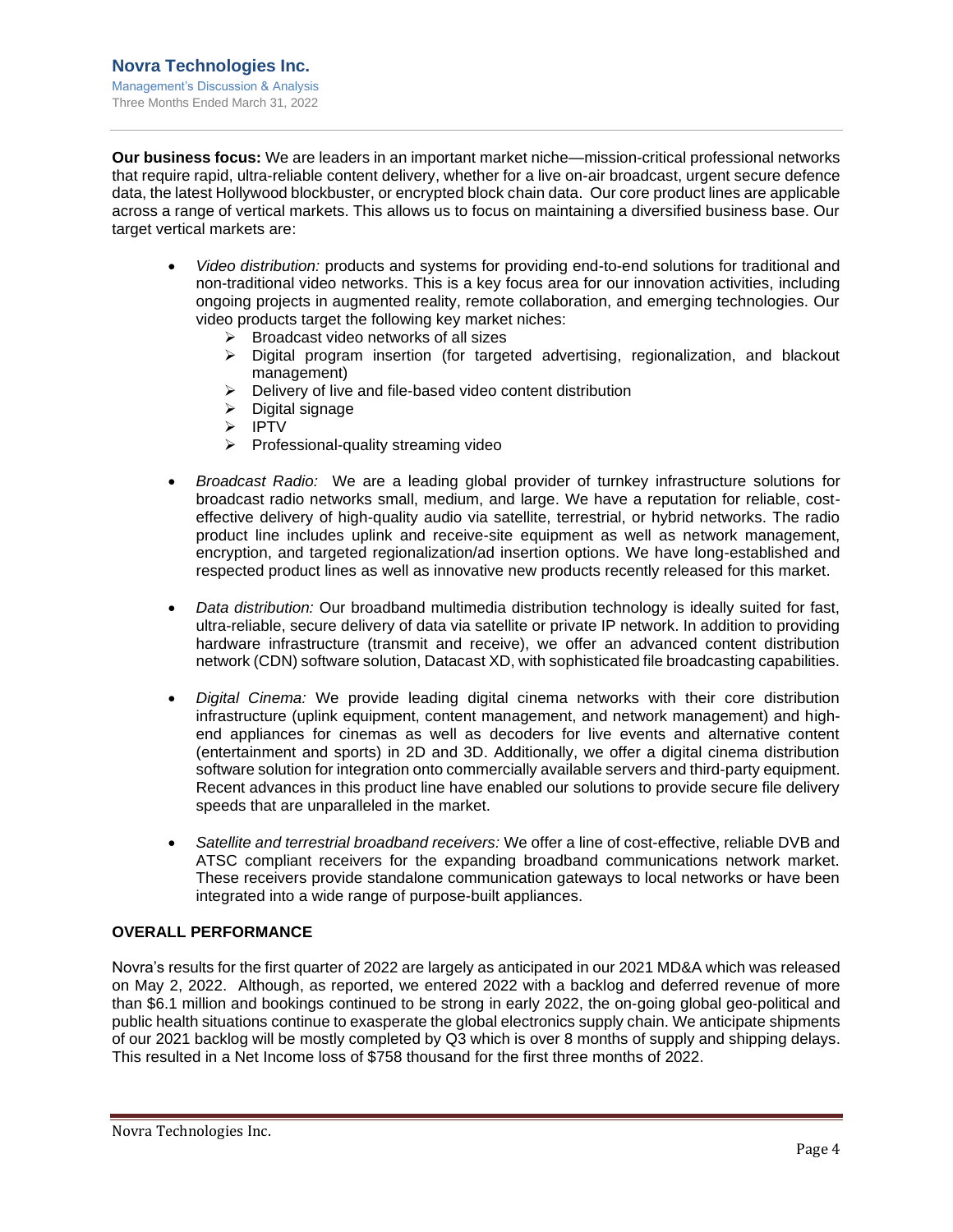Because of the lumpiness of Novra's revenue, quarterly profit and loss doesn't provide a full picture of results. Operating cost improvements continued this quarter, coming in 9.1% lower than the same quarter in 2021. On March 31, 2022, Novra's deferred revenue was \$1.1 million, and our bookings backlog remained strong at \$5.7 million. Our anticipated significant shipments against this backlog in the next couple of quarters provides some visibility into our 2022 revenue, which will also include additional revenue from sales and bookings made during the remaining three quarters of 2022.

In adapting to the evolving market dynamics, management has taken targeted actions, including implementing additional cost saving measures. At the same time, we have continued to invest in focused innovation initiatives and building customer relationships to address current customer needs and position Novra for future growth.

The Q1 financial highlights below are derived from our Consolidated Financial Statements and include consolidation of Novra's subsidiaries; International Datacasting Corporation and Wegener Corporation (51.6% controlling interest).

Note that Novra consistently receives a certain number of orders and service contracts that provide a baseline of revenue from quarter to quarter. We also receive large orders that are less regular in their timing, which lead to significant irregularity in Novra's revenue, profitability and cash flows and can result in lack of comparability on a quarterly basis. Given the nature of our business, annual comparisons can be more telling than quarterly.

*Q1 2022 vs. Q1 2021:*

- Revenue was \$929 thousand, compared to \$3.73 million in Q1 2021, a decrease of 75%.
- Gross profit at \$348 thousand was 37.4% of total revenue, compared to \$2.16 million or 58.0% in Q1 2021.
- Operating expenses were \$1.08 million, compared to \$1.19 million in Q1 2021, a reduction \$107 thousand or 9%\*
- Net Income loss was \$757 thousand, compared to income of \$1.12 million in Q1 2021.
- Adjusted EBITDA\*\* was negative \$425 thousand, compared to positive Adjusted EBITDA\*\* of \$1.34 million in Q1 2021.

\* Operating expenses in Q1 2022 were affected by the move to begin capitalizing certain development costs at the end of 2021. Refer to the Operating Expenses section for further discussion of this change.

\*\*Adjusted EBITDA is a non-IFRS financial measure. Adjusted EBITDA provides an important financial measure of Novra's operating performance, allowing comparison of core operating results from period to period. Refer to the "EBITDA and Adjusted EBITDA" section below for details regarding calculation of this non-IFRS measure.

Our ongoing drive to realize synergies and efficiencies across the group resulted in consolidated operating expenses continuing to trend down in Q1 2022 compared to the same period in 2021. The additional permanent and temporary cost saving measures that have been implemented resulted in considerable reductions in these expenses. We will continue to actively control and adjust operating expenses in response to company performance and current volatile market conditions.

Operating cost reductions in other areas were partially offset this quarter by an increase in Sales and Marketing expenses. This was the result of a return to strategic spending on sales and business development travel. The return of industry events and in-person customer meetings is enabling us to effectively nurture existing customer relationships and initiate new ones.

Novra Technologies Inc.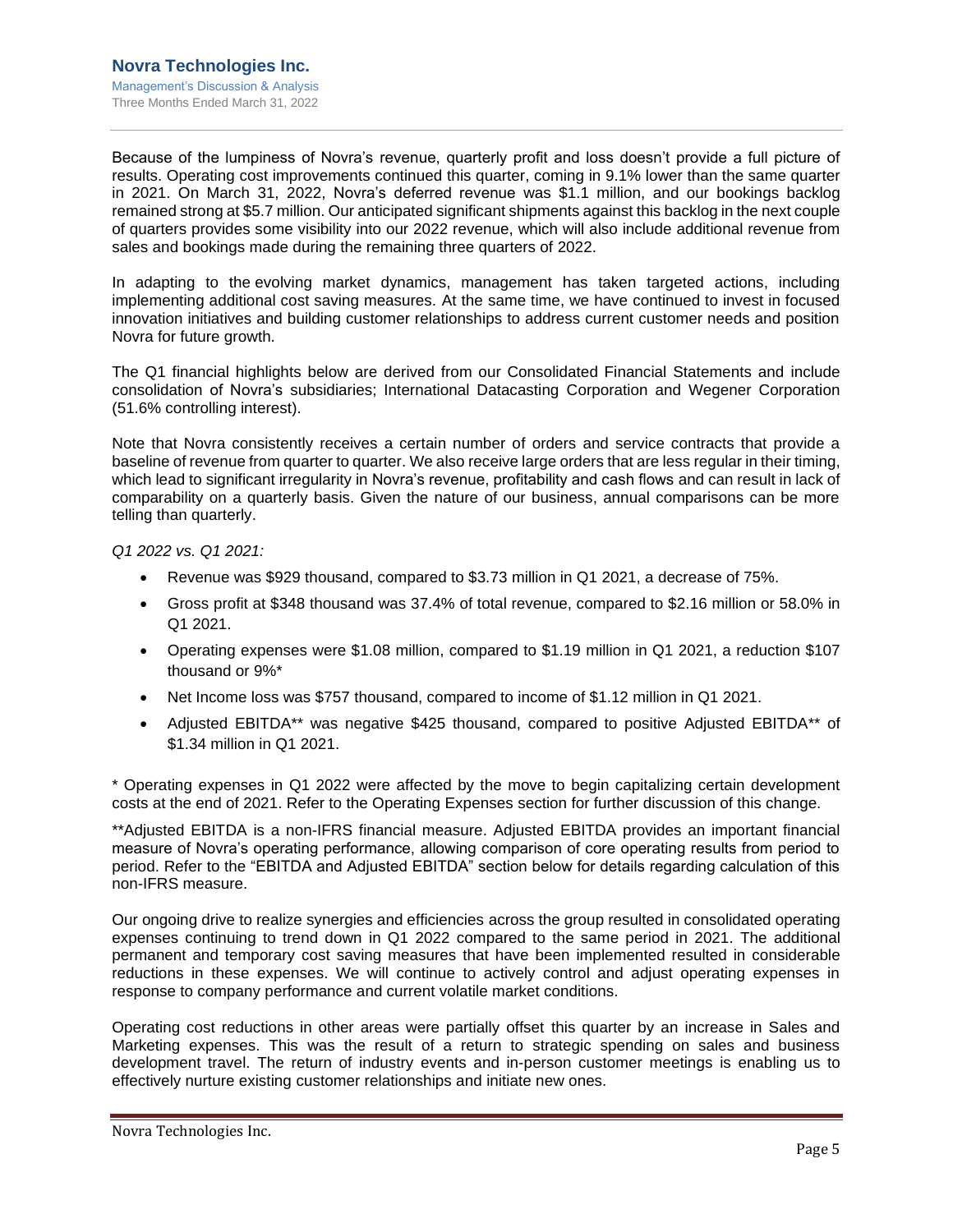## <span id="page-6-0"></span>**Results and Outlook**

Continued COVID-19 lockdowns and Russia's invasion of Ukraine have resulted in global geopolitical turmoil that continues to negatively affect supply chains, with distributor inventories dropping, price increases and lead-times on certain electronic components stretching to many months. In addition, global transport times and manufacturing costs have also increased. Novra's adaptive strategy to deal with these challenges is through strategic inventory purchases, including advance purchasing of certain key components, and nurturing additional procurement channels.

Our clients continue to navigate and adapt through these challenging circumstances to ensure operational reliability of their networks. We play a major part in helping them to achieve their goals by providing expert support services and our R&D investment to develop new products, which enhance their networks and enable a more reliable service to their customers. Their continued confidence in choosing our products and services is reflected in our 2021 and early 2022 bookings and our identified sales opportunities for 2022 and 2023. These demonstrate the importance our customers, even in times of global uncertainty, place on investment in critical infrastructure components that Novra provides. We continue to pride ourselves on being a partner to our customers, there to support them in trying times as well as in times of exciting growth.

Although Novra has maintained sufficient inventory to continue to fulfil most orders, some larger or customized orders in our current backlog have seen increased lead-times, which caused a slippage in our ability to deliver these orders. We are very carefully monitoring our supply chains and transport channels, while taking measured actions to mitigate these effects where practical.

We are preparing for continued stronger future performance with our on-going sales efforts and with our client centric R&D activities. These have resulted in several recent new products which have now been selected for new project rollouts, and we are starting to receive more of those orders. We continue to be flexible in our product development with an eye on technological trends and new communications standards to ensure our products remain relevant throughout their life cycle and provide a valued investment to our clients.

An important component of our R&D strategy over the last three years has been the continued development of the MISTiQ platform for cloud-based distribution of content. We are also expanding our software products—including the Datacast XD content management and distribution—into the Software as a Service (SaaS) model. This recurring-revenue model is increasingly popular with customers who don't have to invest upfront in software, and it's part of our ongoing strategic goal of generating a more consistent revenue base. In a project-based business like Novra's this offers the advantage of smoothing out inconsistent revenues. The work we've done and our substantial R&D investment over the past several years is paying off as we book more and more service business.

## <span id="page-6-1"></span>**Highlights of 2022 so far**

- ❖ We booked a significant large digital signage order for another major banking network in Latin America through a long-time service provider customer/partner. The project is using Wegener's Signcaster 864 product, with the enhanced secure connectivity features required for banking environments.
- ❖ We received a major follow-on order for a customized health and well-being channel distributed via private healthcare networks. This order is significant due to its larger than usual size and represents a committed strategy by the client to upgrade their current technology and to expand their network using our solution. We expect this will be a multiyear project with orders over the next 2 to 3 years.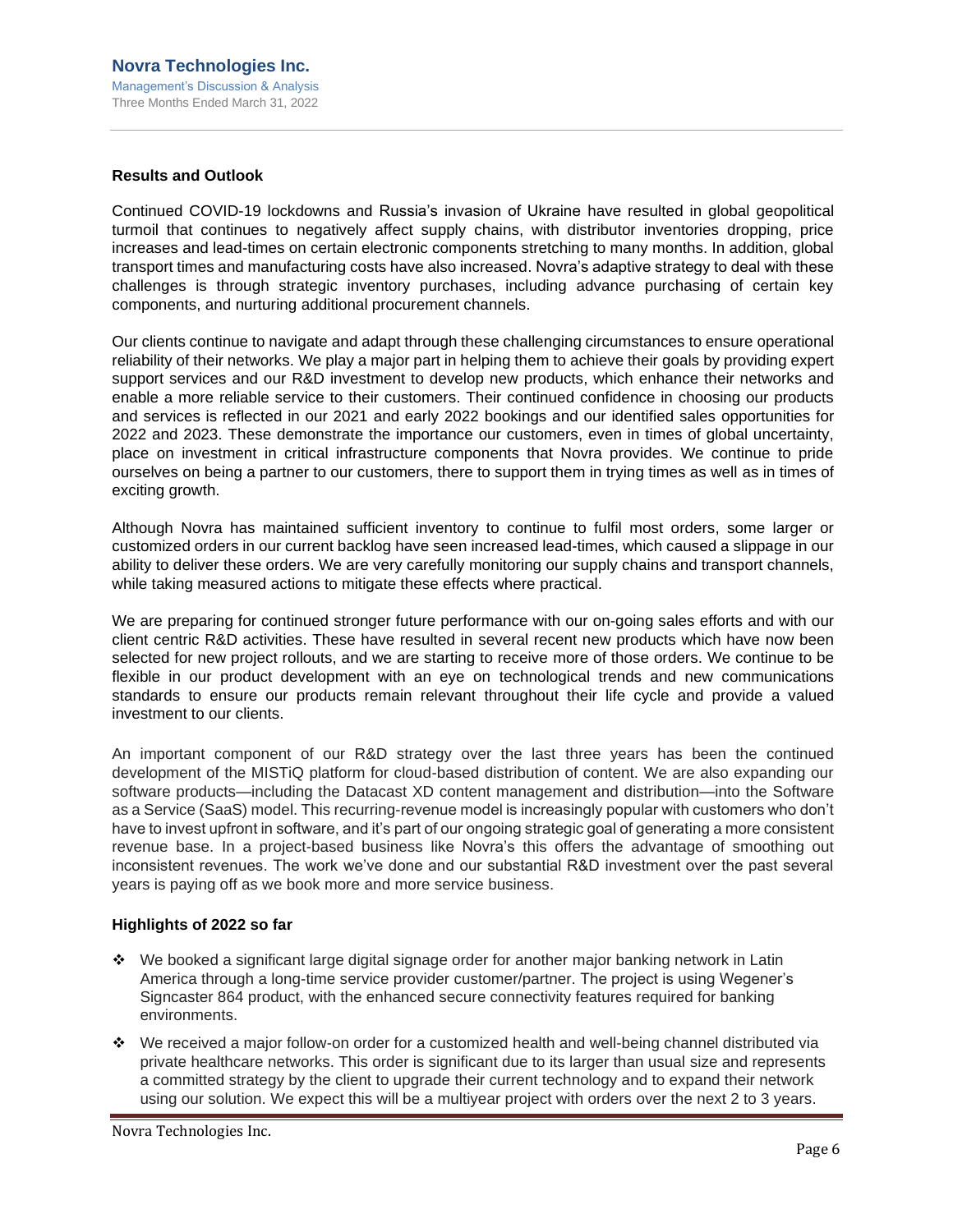- ❖ Radio business continues strong:
	- $\triangleright$  We received a sizable order for a long-time customer in Europe that is expanding their network.
	- ➢ We got another major order from a large broadcast customer in Canada that is adding 16 channels to their network and ordering next-generation MAP receivers as they migrate to the latest technology.
	- ➢ Radio network customers, from South Sudan to Papua New Guinea and New Zealand, continue to adopt MAP receivers as their new platform of choice.
- ❖ In February we announced that we have been selected by LinkUp Communications Corporation to provide a migration and modernization path for radio networks still using legacy and obsolete competitive products. LinkUp is providing an integrated replacement technology package based on the IDC MAP system—as well as installation and configuration services—to help networks easily transition with improved reliability, reduced downtime, and lower operating expenses. Since this announcement the system has been installed and the first end user customer orders have been received
- ❖ We received our largest order to date from Blockstream, for secure distribution of blockchain data via satellite. We are the exclusive providers of receivers used in their "Satellite Pro Kit" professional solution.

We continue to push forward on our corporate vision to bring together great companies with complementary technologies to capitalize on both existing and new market opportunities. Our new products have integrated features and a consistent "look and feel", communicating to the market (including long-time customers) that we are a strong, unified company. We have successfully consolidated, integrated, and refocused our engineering efforts to provide world-class leading-edge products and services to our clients.

Through this process Novra has evolved significantly into a strong, scalable, global company oriented to the growing multimedia broadband content distribution business. We are focused on meeting the needs of our clients, who are looking for flexible, cost-effective solutions. Our product development is centred on listening and responding to identified client requirements as well as anticipating next-generation innovations. More and more, our hardware is a becoming a platform for increasingly powerful and sophisticated software—bringing agility, forward compatibility, and longevity to the lifespan of our products.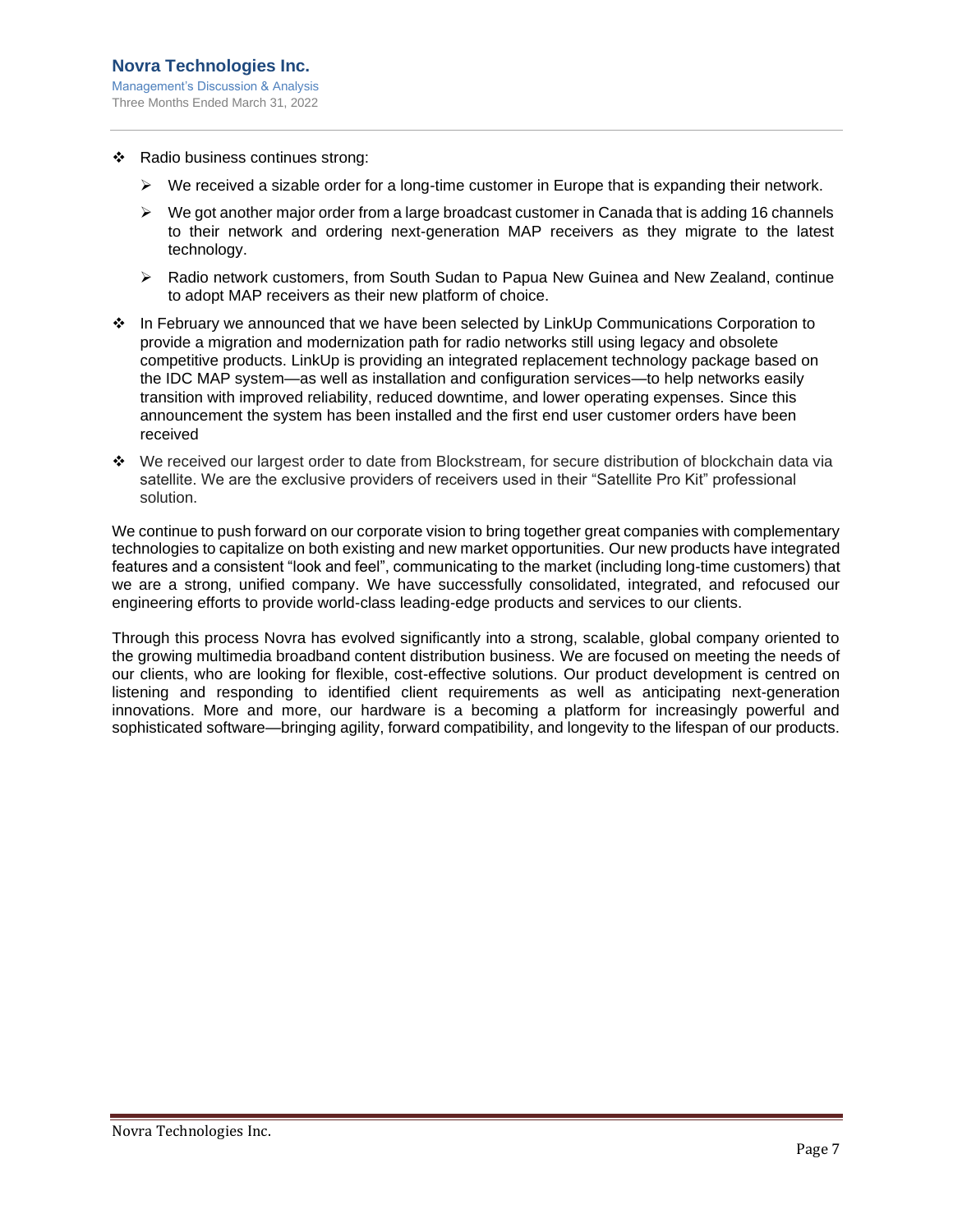## <span id="page-8-0"></span>**DISCUSSION OF OPERATIONS**

The following table shows selected information from our Consolidated Financial Statements, including a reconciliation of IFRS to non-IFRS measures, for the period indicated:

| (In Thousands)                         | Three Months Ended March 31, |    |       |           |  |  |  |  |
|----------------------------------------|------------------------------|----|-------|-----------|--|--|--|--|
|                                        | 2022                         |    | 2021  | % Chg     |  |  |  |  |
| Revenue by type:                       |                              |    |       |           |  |  |  |  |
| Products                               | \$<br>504                    | \$ | 3,280 | $-85%$    |  |  |  |  |
| Services                               | 425                          |    | 448   | -5%       |  |  |  |  |
| <b>Total revenue</b>                   | 929                          |    | 3,727 | $-75%$    |  |  |  |  |
|                                        | 348                          |    |       | $-84%$    |  |  |  |  |
| Gross profit                           |                              |    | 2,164 |           |  |  |  |  |
| Gross margin                           | 37.4%                        |    | 58.0% |           |  |  |  |  |
| Operating expenses                     | 1,082                        |    | 1,190 | -9%       |  |  |  |  |
| <b>Operating income (loss)</b>         | (735)                        |    | 974   | <b>NM</b> |  |  |  |  |
| Other income (expenses)                | (23)                         |    | 145   | ΝM        |  |  |  |  |
| Net income loss as reported under IFRS | (758)                        | Ŝ. | 1,119 | <b>NM</b> |  |  |  |  |
| Adjustments:                           |                              |    |       |           |  |  |  |  |
| Finance costs                          | 72                           |    | 54    | 33%       |  |  |  |  |
| Depreciation and amortization          | 303                          |    | 285   | 6%        |  |  |  |  |
| <b>EBITDA - non-IFRS measure</b>       | (383)                        |    | 1,458 | NM.       |  |  |  |  |
| Loss (gain) on foreign exchange        | (43)                         |    | (120) | $-64%$    |  |  |  |  |
|                                        |                              |    |       |           |  |  |  |  |
| Adjusted EBITDA - non-IFRS measure     | (426) \$                     |    | 1,338 | <b>NM</b> |  |  |  |  |

\*EBITDA and Adjusted EBITDA are non-IFRS financial measures. EBITDA and Adjusted EBITDA provide an important financial measure of Novra's operating performance, allowing comparison of core operating results from period to period. Refer to the "EBITDA and Adjusted EBITDA" section below for details regarding calculation of this non-IFRS measure.

## <span id="page-8-1"></span>**Revenue and Gross Margin**

Total revenue for the three months was \$929 thousand (2021 - \$3.73 million). Gross margin was 37.4% for the quarter, 20.6% lower than for the same period in 2021. The decrease in gross margin was a result of fixed costs being spread over less revenue, differences in product/service mix and higher costs incurred as a result of current supply chain and transportation challenges.

For the first three months of 2022, our top 10 customers accounted 75.5% of total revenue with the first and second largest accounting for 16% and 14% respectively or \$279 thousand in aggregate. For the same period last year Novra's Top 10 customers accounted for 87.2% of total revenue with the two largest accounting for 56% and 8% respectfully or \$3.2M in aggregate. No other customer accounted for more than 10% of total revenue.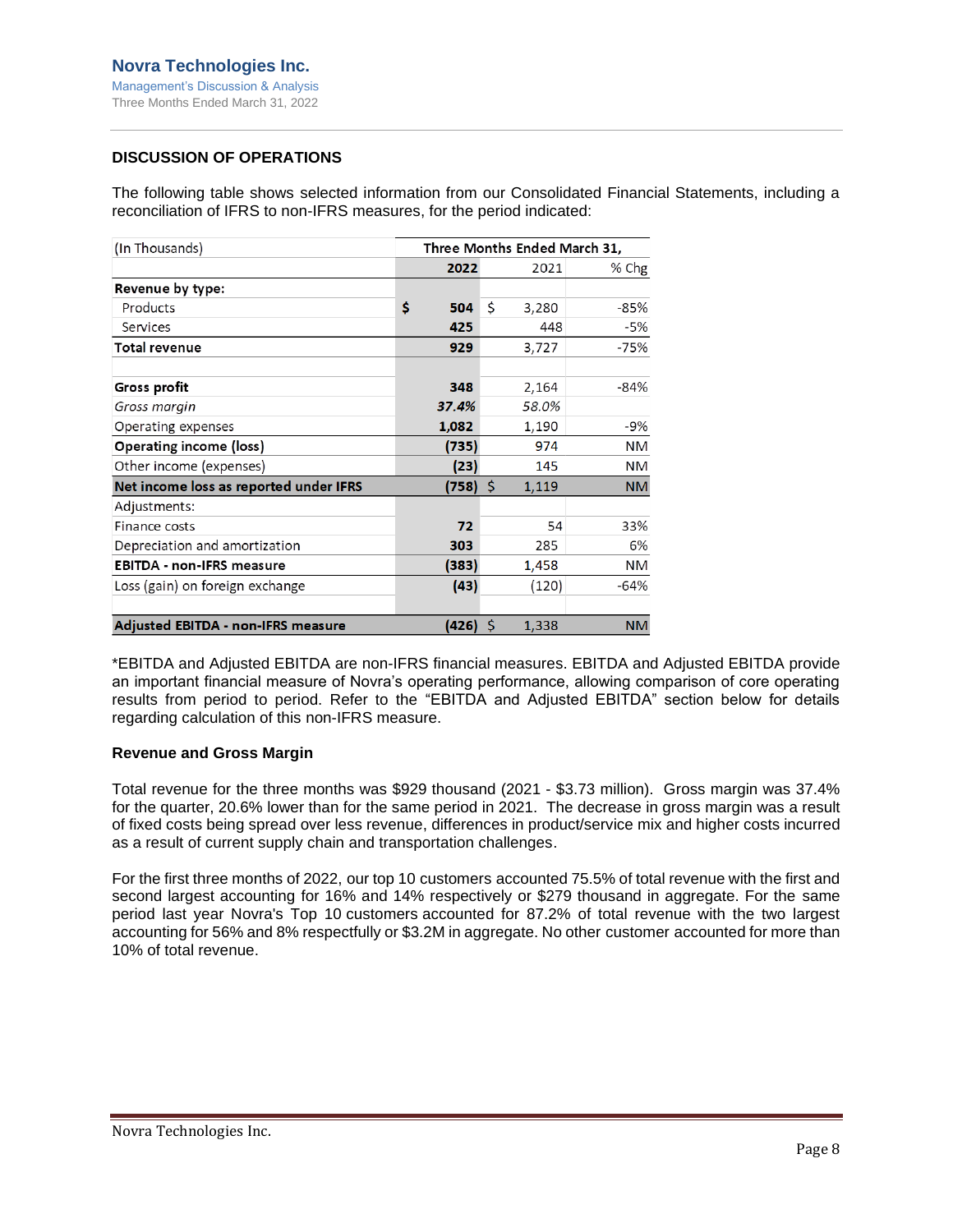While our revenue may be concentrated with a few customers quarterly, with approximately 2,000 customers in over 100 countries, including over 200,000 installations since inception, we have a wellestablished customer base to provide diversification in our revenue base. The following table summarizes the geographic distribution of our revenues for the period.

|                          |              | Three Months Ended March 31, |    |       |  |  |  |  |  |  |  |
|--------------------------|--------------|------------------------------|----|-------|--|--|--|--|--|--|--|
| <b>Geographic Market</b> | 2022<br>2021 |                              |    |       |  |  |  |  |  |  |  |
| Americas ex-Canada       |              | 729                          | \$ | 3,017 |  |  |  |  |  |  |  |
| Canada                   |              | 145                          |    | 306   |  |  |  |  |  |  |  |
| <b>EMEA</b>              |              | 37                           |    |       |  |  |  |  |  |  |  |
| APAC                     |              | 18                           |    | 397   |  |  |  |  |  |  |  |
|                          |              |                              |    | 3.727 |  |  |  |  |  |  |  |

## <span id="page-9-0"></span>**Operating Expenses**

| (In thousands)                     | Three Months Ended March 31, |       |            |  |  |  |  |
|------------------------------------|------------------------------|-------|------------|--|--|--|--|
|                                    | 2022                         |       | 2021 % Chg |  |  |  |  |
| General and administrative ("G&A") | 269                          | 343   | $-22%$     |  |  |  |  |
| Sales and marketing ("S&M")        | 233                          | 198   | 18%        |  |  |  |  |
| Research and development ("R&D")   | 580                          | 649   | $-11%$     |  |  |  |  |
| Total operating expenses           | 1082                         | 1,190 | $-9%$      |  |  |  |  |

Total OPEX in the first three months of 2022 has decreased by 9% compared to the same period in 2021. For financial reporting purposes, we allocate facility costs to OPEX (G&S, S&M, R&D) and cost of revenue.

General and administrative ("G&A") expenses consist primarily of compensation paid to the corporate, IT, and finance staff as well as professional fees and public company related costs. Our G&A costs decreased by 22% to \$269 thousand (2021 - \$343 thousand), a decrease of \$74 thousand. This decrease is primarily attributable to a reduction in compensation expenses in 2022 and the extra costs for an AGM held in Q1 of 2021.

Our Sales and Marketing ("S&M") costs consist of compensation, including sales commissions, paid to our sales team, as well as tradeshow, promotion and travel and entertainment costs. Our sales and marketing expense increased by \$35 thousand or 18% to \$233 thousand (2021 - \$198 thousand). The increase was primarily driven by increased compensation and travel-related costs.

Research and Development ("R&D") costs will continue to be a significant component of our total operating expenses as we continue to develop innovative products and solutions to remain competitive in our industry. R&D costs include primarily compensation paid to engineering personnel and prototype costs. Notably, expenses related to amortization of intangible assets from acquisition of controlling interest in Wegener are also included in R&D costs. This amortization of \$148 thousand in 2022 (\$147 thousand in 2021) distorts our R&D expenditures as a percentage of revenue and it has an impact on our net operating results.

In prior periods before the year ended December 31, 2021, R&D product development costs were expensed as incurred; we did not capitalize development costs. Because of this, no capital asset related to our internal investments in developing products and technologies was previously included in our consolidated statement of financial position. With continued significant development being invested in products and technologies that have extended useful lives, Novra made the decision in Q4 of 2021 to begin capitalizing certain development costs to more appropriately present our technology assets and R&D expenses. This change was made retroactively to applicable development costs starting January 1, 2021. This change increased the Intangible Assets reported on the Consolidated Statement of Financial Position. Beginning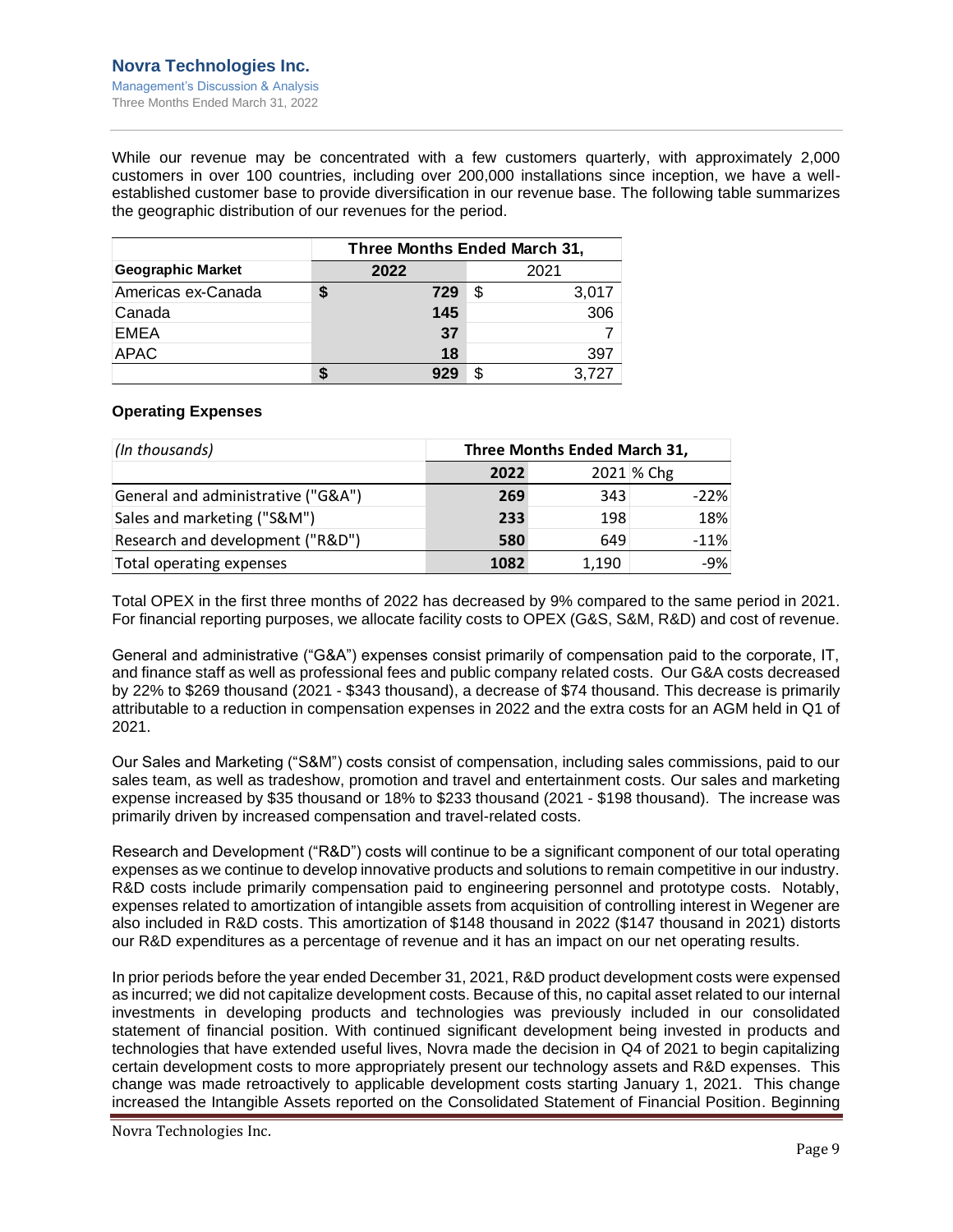in the current reporting period, certain new development costs will continue to be capitalized. At the same time, amortization of these development assets over their useful lives will be added to Operating Expenses. Novra will continue to invest strategically in product development to position the company for future success.

## <span id="page-10-0"></span>**Foreign Exchange Gain (Loss)**

Although we generate a significant portion of our revenue outside of Canada, denominated in USD and Euro currencies, we have determined Novra's functional currency to be Canadian dollars. Additionally, many sales in Canada are also denominated in USD currency. Further, the procurement for most of our raw materials is denominated in USD currency. However, our domestic operating costs are denominated in CAD currency. Accordingly, Novra's financial position and operating results are significantly exposed to foreign currency movements. We actively manage our foreign currency risk and may also enter speculative currency positions based on management's best judgement.

Additional earnings volatility arises from the translation of monetary assets and liabilities denominated in foreign currencies at the rate of exchange on each date of the Consolidated Financial Position; the impact of which is reported as a foreign exchange gain or loss.

For the first three months of 2022 Novra had a foreign exchange gain of \$43 thousand, compared to a gain of \$120 thousand for the same period in 2021.

At March 31, 2022, the foreign currency denominated assets and liabilities, subject to remeasurement, are as follows:

| (in thousands)                                                    | <b>USD</b> | Euro |
|-------------------------------------------------------------------|------------|------|
| Assets                                                            | 2,377      | 60   |
| Liabilities                                                       | (2, 180)   | (43) |
| Net assets before hedging                                         | 197        | 17   |
| <b>Currency derivative contracts</b>                              |            |      |
| Net assets - unhedged                                             | 197        |      |
| Impact on Novra's earnings if 5% change in foreign exchange rates | 10         |      |

At March 31, 2022, if the Canadian dollar had weakened/strengthened by 5% against the U.S. dollar and Euro with all other variables held constant, the resulting change to Novra's consolidated net income (loss) would have been \$11 thousand. The above excludes Wegener's assets and liabilities which are denominated in USD.

## <span id="page-10-1"></span>**Other Income and Finance Costs**

The Company qualified for the Canada Recovery Hiring Program (CRHP) for the quarter ended March 31, 2022 and recorded \$5 thousand to finance income (2021 – \$NIL). This is a federal government program created to provide financial support to businesses affected by COVID-19.

Finance costs were \$72 thousand for the current period, an increase compared to last year (2021 – \$54 thousand). There were no bank borrowings on our RBC credit facilities in 2021.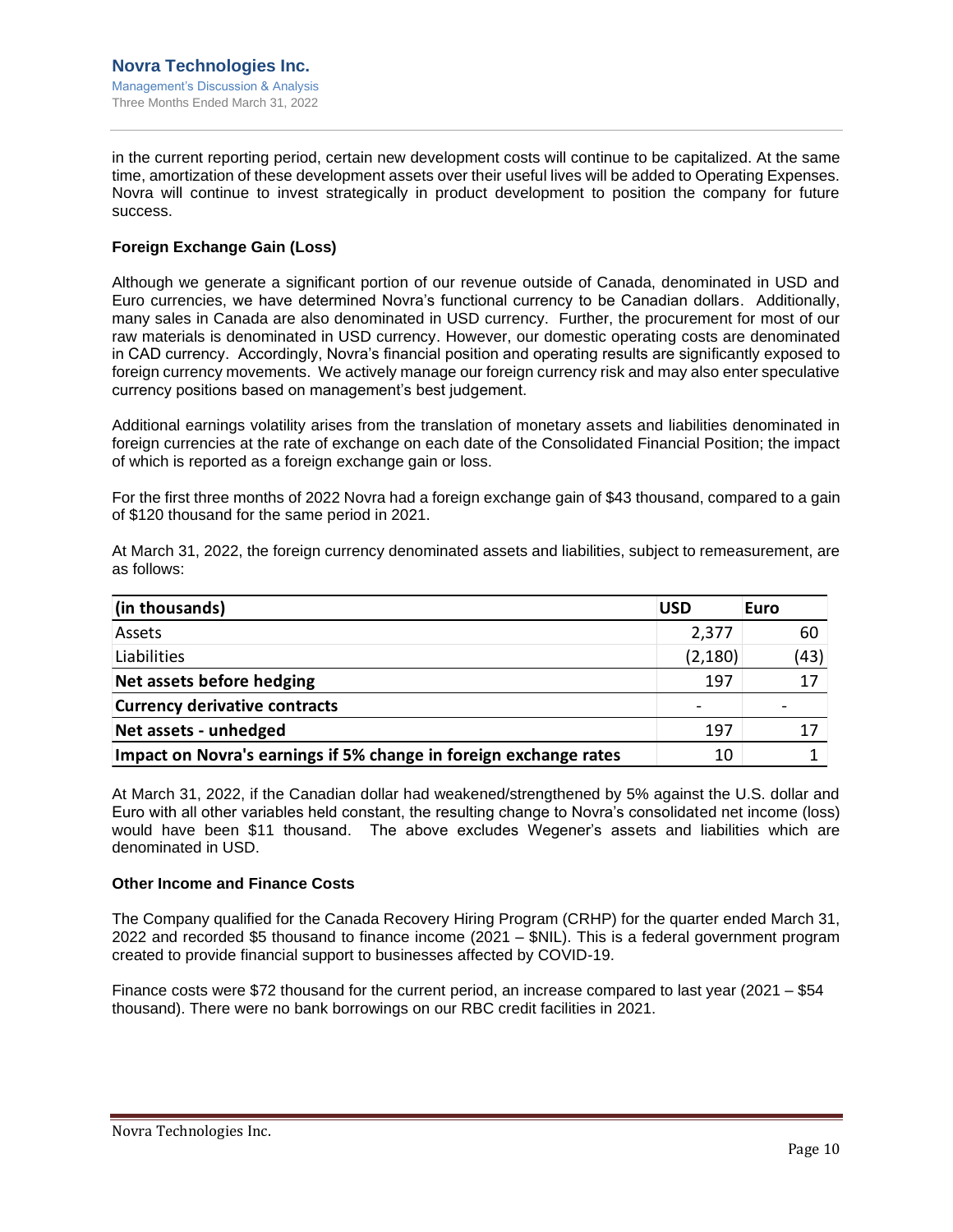## <span id="page-11-0"></span>**Depreciation and Amortization**

Depreciation and amortization costs increased to \$324 thousand for the first three months of 2022 (2021 - \$285 thousand). This includes intangible asset amortization of \$179 thousand (2021 - \$147 thousand) and \$143 thousand in amortization of right-of-use assets (2021 - \$140 thousand). The intangible asset amortization in 2022 includes \$31 thousand in amortization of capitalized development costs. Specific development costs were first capitalized at the end of 2021 and therefore this is the first quarter where amortization expenses related to these have been recorded.

## <span id="page-11-1"></span>**Tax Expense**

Due to the net operating loss in the reporting period, there was no current tax provision to recognize.

Despite the significant non-capital loss carry forwards and available investment tax credits (see Note 14 of the audited Consolidated Financial Statements for the years ended December 31, 2021 and 2020) to shelter future taxable income from income taxes, we have not recognized deferred tax assets at either March 31, 2022 or 2021 because management concluded it was not probable to realize this benefit in the foreseeable future. In making this determination, management considered the uncertainties in projecting future taxable income, the uncertainties related to the technology industry and competitive environment in which we operate, and the lack of available income tax planning strategies.

## <span id="page-11-2"></span>**EBITDA and Adjusted EBITDA**

EBITDA and Adjusted EBITDA are non-IFRS measures. EBITDA is defined as earnings before income tax expense, financing costs (interest), depreciation and amortization. Adjusted EBITDA is defined as EBITDA adjusted for foreign exchange gain or loss, any acquisition-related costs, share-based compensation, any restructuring charges, any material write-down of inventories, and any other material impairment charges.

Management believes that EBITDA and Adjusted EBITDA provide important financial measures of Novra's operating performance because they allow management, investors, and other stakeholders to evaluate and compare Novra's core operating results from period to period by removing the impact of its capital structure (interest expense), asset base (depreciation and amortization), and tax consequences. Because EBITDA and Adjusted EBITDA do not have any standardized meanings prescribed by IFRS, other companies may calculate these non-IFRS measures differently, and therefore our EBITDA and Adjusted EBITDA may not be comparable to similar titled measures of other companies. *Accordingly, readers are cautioned to not place undue reliance on these financial measures and encouraged to read all IFRS accounting disclosures presented in the audited Consolidated Financial Statements.*

Adjusted EBITDA was a loss of \$425 thousand for the three months ended March 31, 2022 compared to a gain of \$1.34 million for the same period in 2021. The decrease in EBITDA and Adjusted EBITDA was driven by a substantial decrease in revenue and gross profit.

## <span id="page-11-3"></span>**SELECTED QUARTERLY FINANCIAL INFORMATION**

(dollars in thousands, except per share data)

The following table sets out selected financial information for our current and eight most recently completed prior quarters.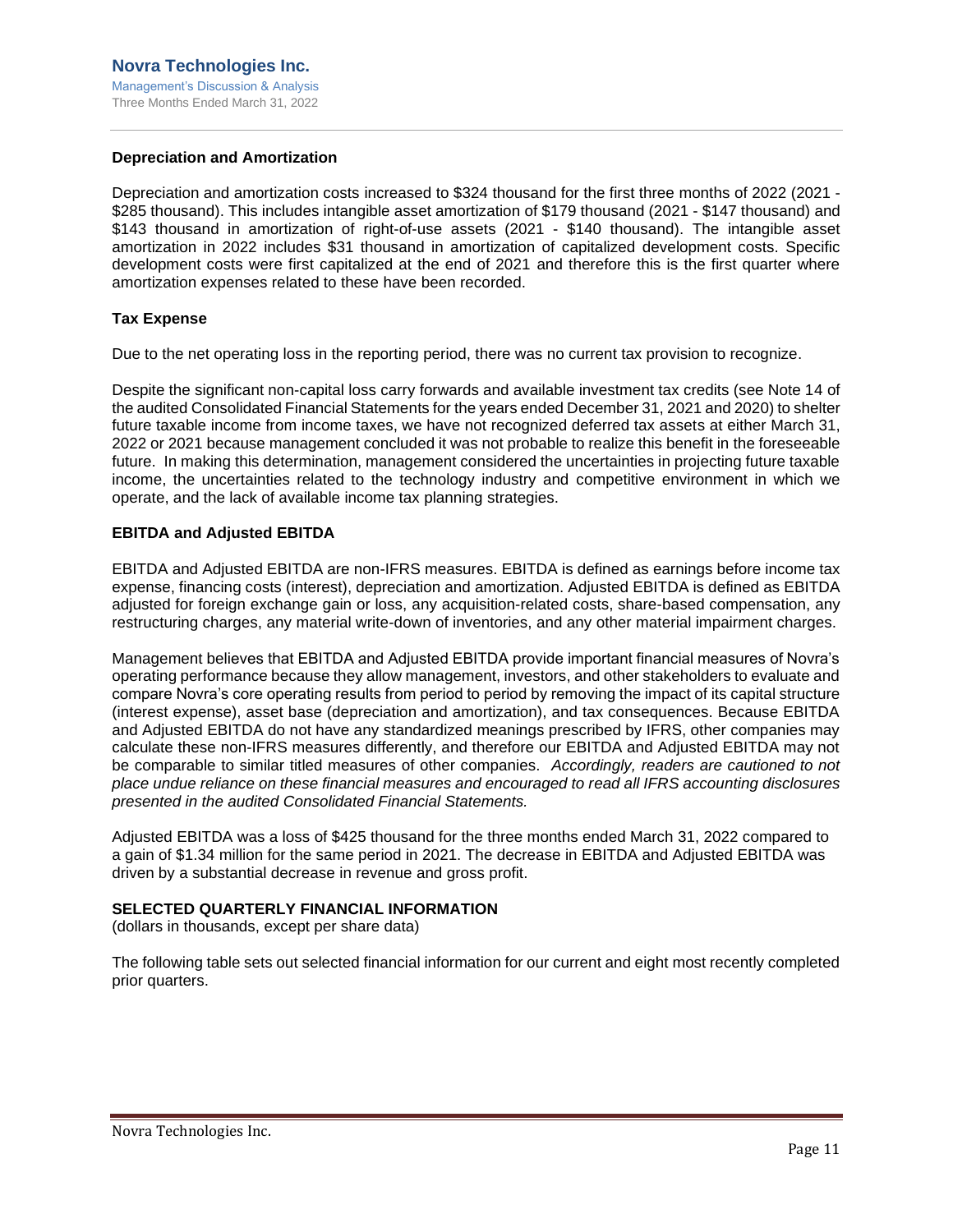## **Novra Technologies Inc.**

Management's Discussion & Analysis Three Months Ended March 31, 2022

| (In thousands of dollars, except with   |              |             |              |              |              |              |              |              |              |              |
|-----------------------------------------|--------------|-------------|--------------|--------------|--------------|--------------|--------------|--------------|--------------|--------------|
| respect to earnings (loss) per share    | Mar 31, 2022 |             | Dec 31, 2021 | Sep 30, 2021 | Jun 30, 2021 | Mar 31, 2021 | Dec 31, 2020 | Sep 30, 2020 | Jun 30, 2020 | Mar 31, 2020 |
| Revenue                                 |              | 929         | $1,509$ \$   | $891$ \$     | 1,078        | 3,728        | $1,675$ \$   | $1,092$ \$   | 1,186        | 1,026        |
| Gross profit                            |              | 348         | 569          | 192.608      | 404          | 2164         | 631          | 517          | 761          | 488          |
| Operating expenses                      |              | 1,082       | 279          | 1184.695     | 1345         | 1190         | 1201         | 1229         | 1271         | 1446         |
| Foreign exchange gain (loss)            |              | (43)        | 52           | 17           | (90)         | 120          | 260          | (36)         | (187)        | (433)        |
| Net income (loss) attributable to Novra |              | (643)       | 264          | (710)        | (432)        | 759          | (749)        | (550)        | (266)        | (262)        |
| Adjusted EBITDA Income (loss)           |              | (426)       | 594          | (380)        | (57)         | 1,338        | (116)        | (325)        | 103          | (580)        |
| Earnings (loss) per share - diluted     |              | $(0.019)$ S | $0.008$ \$   | $(0.021)$ \$ | $(0.013)$ \$ | 0.023        | $(0.022)$ \$ | $(0.016)$ \$ | (0.008)      | (0.008)      |
| Weighted average shares outstanding     |              | 33,420      | 33.396       | 33,396       | 33,396       | 33,396       | 33,396       | 33,396       | 33.396       | 33,393       |

We occasionally receive large orders from customers and partners that can provide revenue visibility for future quarters. However, a large portion of Novra's quarterly revenues are generated from orders received in the quarter rather than from order backlog going into the quarter. As a result, Novra's revenue, profitability and cash flows are difficult to predict and may fluctuate significantly from quarter to quarter. Novra had considerable deferred revenue and a backlog of orders received, but not yet shipped, at March 31, 2022.

We continue to expect significant volatility in revenue from quarter to quarter due to particular timing of orders from existing customers, continued economic and supply chain instability and significant unpredictability in the length of sales cycles with new and existing customers in the sales pipeline. The result of limited order visibility is that revenue and, accordingly, profitability and cash flows, will be difficult to predict and will fluctuate. We also expect COVID-19 to continue to impact markets and economies and therefore our business (refer to the Risks and Uncertainties section below).

## <span id="page-12-0"></span>**LIQUIDITY**

## Quick Ratio

Our principal liquidity requirements are for working capital, capital expenditures and for pending acquisitions as previously announced. Management measures liquidity based on Novra's unrestricted cash and accounts receivable. The following table shows our total liquid assets at the following reporting dates.

|                            |        | March 31, 2022 |        | December 31, 2021 |
|----------------------------|--------|----------------|--------|-------------------|
| Cash                       |        | 2.429          |        | 2,965             |
| <b>Accounts receivable</b> |        | 868            |        | 1,124             |
| <b>Total liquid assets</b> |        | 3,297          |        | 4,089             |
| Quick ratio <sup>(1)</sup> | 0.72:1 |                | 0.97:1 |                   |

**(1) Total liquid assets over total current liabilities, excluding amounts due to related parties and deferred revenue**

The quick ratio as defined above is a non-IFRS financial measure. We believe this is an important financial metric to investors and other stakeholders to assess Novra's ability to meet its third-party short-term obligations with its most liquid assets. The related parties have expressed no intent to call on their debt in the near term until such time that Novra is in a stronger capital position. We also excluded deferred revenue in the quick ratio calculation as it does not represent a contractual financial obligation (i.e. it is a liability that will reverse once revenue recognition has been met).

At Marchr 31, 2022, Novra's quick ratio was 0.72:1 or \$0.72 of liquid assets available to cover each \$1.00 of third-party current liabilities, a decrease from 0.97:1 at December 31, 2021. Note that a significant portion of current liabilities included in the calculation of the quick ratio are customer deposits. This is a liability that reverses once customers have been invoiced for the related orders.

The following is a summary of cash flows by activities for the three months ended March 31, 2022 and 2021. Overall, cash decreased by \$536 thousand during the three months ended March 31, 2022.

## *Operating activities*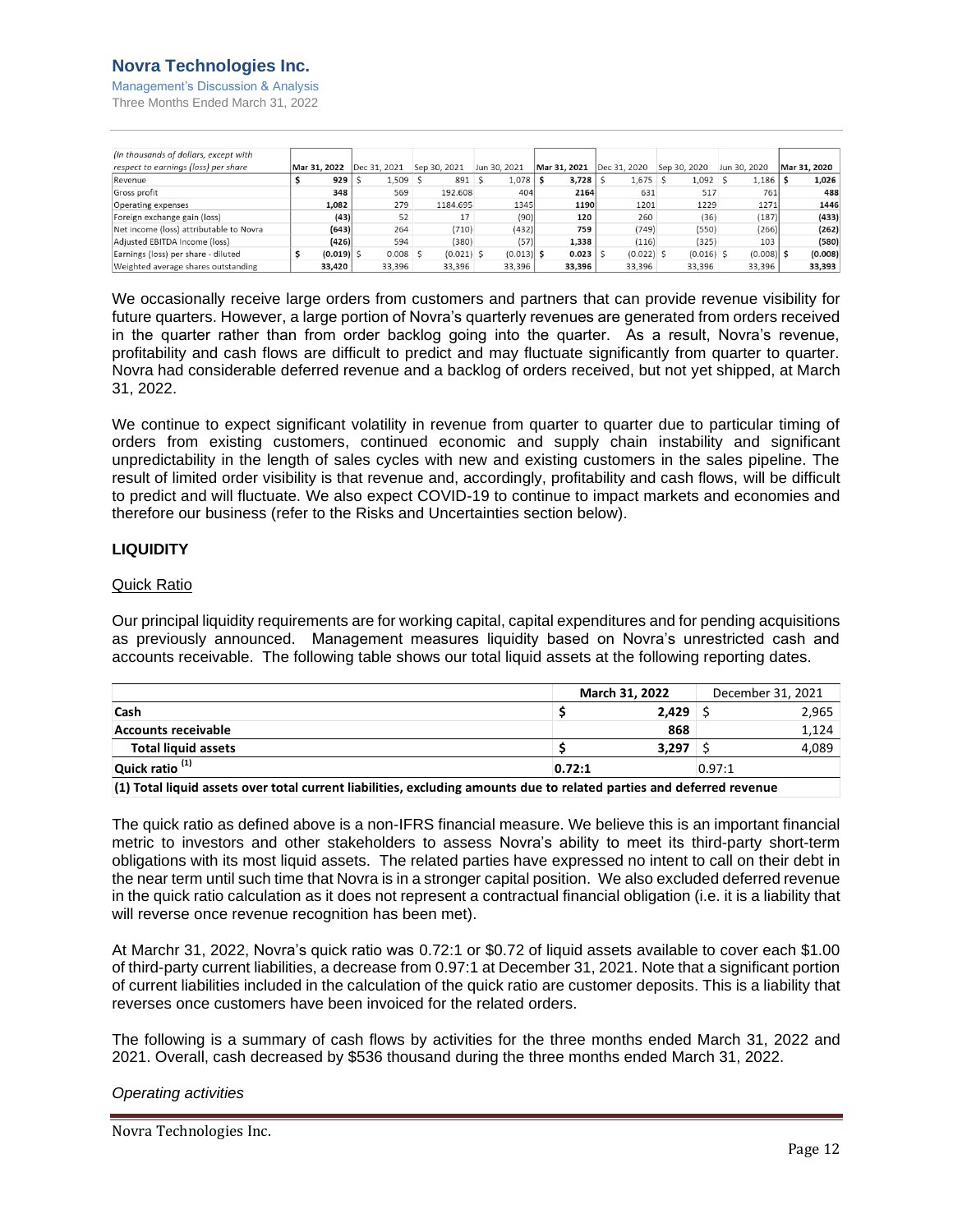We had negative cash flows of \$343 thousand from operating activities in the first three months of 2022, compared to negative cash flows from operating activities of \$414 thousand in 2021. This was mostly a result of the Net Income loss.

#### *Investing activities*

We had no cash flows driven by investing activities during the first quarter of 2022 or 2021.

#### *Financing activities*

We have negative \$193 thousand net cash flow from financing activities in the first three months of 2022, compared to positive net cash from financing activities of \$120 thousand in the same period in 2021. In the current period we made repayments on our WEDC loan and IMT promissory notes and made lease payments of \$163 thousand toward our lease liabilities (2021 - \$155 thousand). In the first three months of 2021 we received \$341 thousand in government disaster assistance financing related to COVID-19.

As of the date of this MD&A we continue to have access to the RBC Credit Facilities. There are no amounts outstanding.

#### Working Capital Ratio

Novra's working capital ratio was as follows:

|        |     | December 31, 2021 |  |  |
|--------|-----|-------------------|--|--|
|        |     |                   |  |  |
| 6.079  | S   | 6.509             |  |  |
| 7.275  |     | 7,001             |  |  |
|        |     | (492)             |  |  |
|        |     |                   |  |  |
| 1.527  | - S | 2.276             |  |  |
| 1.34:1 |     | 1.54:1            |  |  |
|        |     | $(1, 196)$ \$     |  |  |

(1) Total current assets over total current liabilities, excluding amounts due to related parties and deferred revenue

"Working capital, excluding related party and deferred revenue balances" and "Working capital ratio" as defined above are both non-IFRS financial measures. Management believes these are useful, relevant financial measures to investors and other stakeholders in order to assess the available working capital to fund Novra's day-to-day operations.

Working capital fell to negative \$1.2 million at March 31, 2022 from negative \$492 thousand at December 31, 2021. Excluding related party and deferred revenue balances, Novra's working capital decreased slightly to \$1.53 million at March 31, 2022, from \$2.28 million at March 31, 2021, but remained substantial. Our working capital ratio (as defined above) remained healthy at 1.34:1 or \$1.34 of current assets per \$1.00 of current liabilities, excluding amounts due to related parties and deferred revenue at March 31, 2022.

#### Contractual obligations and commitments

At March 31, 2022, Novra's contractual obligations and commitments were as follows: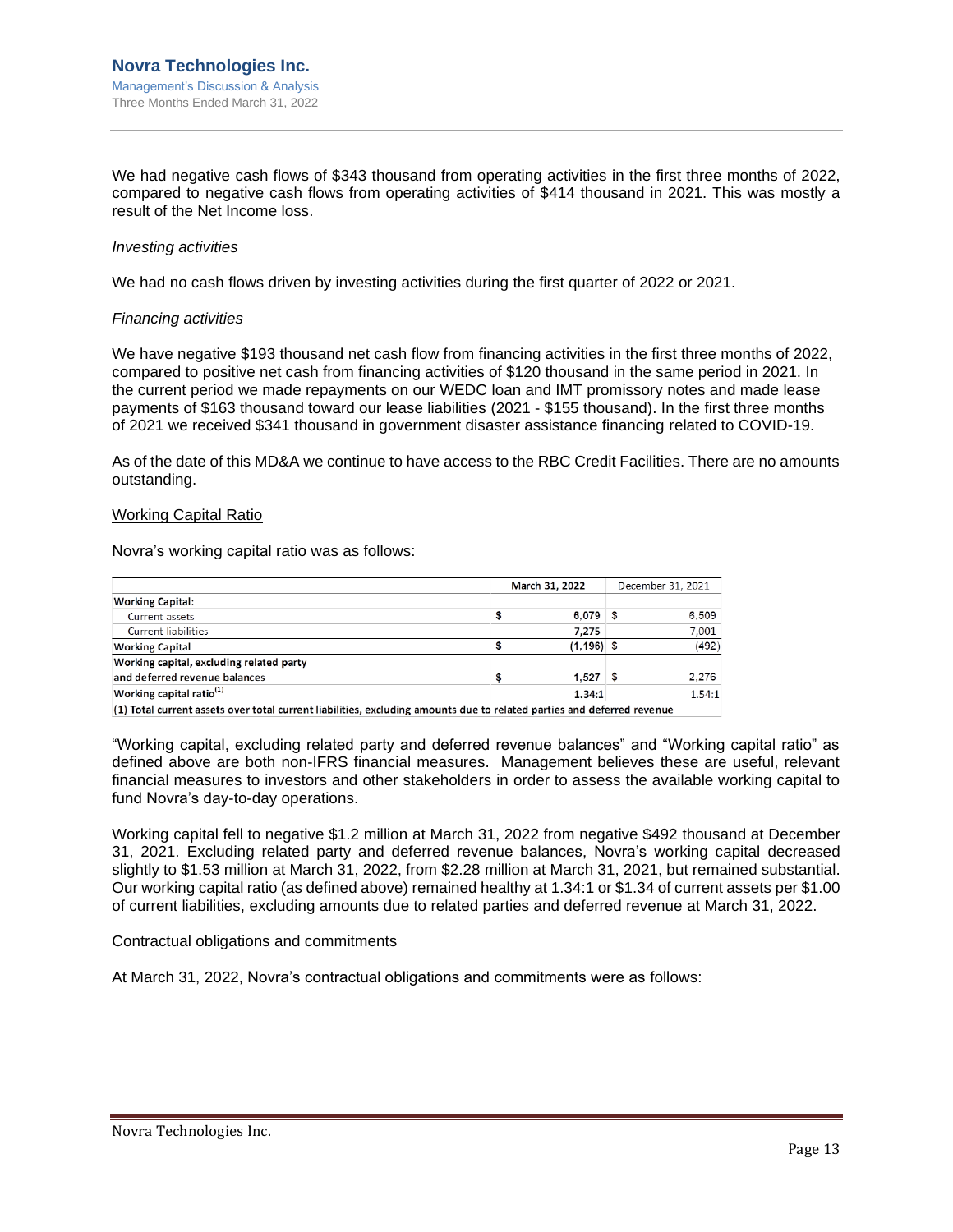## **Novra Technologies Inc.**

Management's Discussion & Analysis Three Months Ended March 31, 2022

|                                              | Total |       | Within<br>1 year |            | 1 to<br>5 years |                          | 5 to<br>10 years |            |             |                          |
|----------------------------------------------|-------|-------|------------------|------------|-----------------|--------------------------|------------------|------------|-------------|--------------------------|
| <b>Payment due:</b>                          |       |       |                  |            |                 |                          |                  |            | $10+$ years |                          |
| Borrowings (Note 6)                          | \$    | 2.464 | -S               | 53 \$      |                 | 147                      | \$               | 2.121      | ՝ \$        | 143                      |
| Operating leases (Note 11)                   |       | 1,893 |                  | 492        |                 | 1.016                    |                  | 385        |             | $\overline{\phantom{0}}$ |
| Trade payables and other payables            |       | 1,682 |                  | 1.682      |                 | $\overline{\phantom{a}}$ |                  | ۰          |             | -                        |
| Total third party contractual obligations    |       | 6,039 |                  | 2.227      |                 | .163                     |                  | 2.506      |             | 143                      |
| Promissory notes from related party (Note 5) |       | 850   |                  | 850        |                 | $\overline{\phantom{0}}$ |                  | -          |             | $\overline{\phantom{0}}$ |
| Advances from related parties (Note 5)       |       | 1.408 |                  | 1.408      |                 | ۰                        |                  | -          |             | -                        |
| Total contractual obligations                | \$    | 8,297 | S                | $4,485$ \$ |                 | .163                     | -S               | $2,506$ \$ |             | 143                      |

Refer to the notes to the Consolidated Financial Statements for further details.

Based on the March 31, 2022 liquid assets (as defined above) and working capital, we have sufficient liquid resources to fund all third-party contractual obligations coming due within one year.

## <span id="page-14-0"></span>**CAPITAL RESOURCES**

Our key objectives and policies for managing capital are to maintain a strong capital base in order to:

- maintain investor, creditor and market confidence;
- advance Novra's corporate strategies to generate attractive risk-adjusted return over the long-term for our shareholders;
- sustain Novra's operations and growth through all cycles; and
- ensure compliance with the covenants of any applicable credit facility and other financing facilities.

As at March 31, 2022, the Company had cash and cash equivalents of \$2.43 million and access to an undrawn revolving facility (the RBC Credit Facilities as described in Note 6 of the Consolidated Financial Statements), subject to the terms and conditions of the credit facilities. At the date of this MD&A we continue to have access to these facilities and no amounts are outstanding.

At March 31, 2022, Novra's total outstanding voting common shares were 33,420,293 excluding the 2,000,000 common shares held by our subsidiary, Wegener (December 31, 2021 - 33,420,293). Our debt and equity positions were as follows:

|                                     |   | March 31, 2022 | December 31, 2021 |
|-------------------------------------|---|----------------|-------------------|
| Borrowings (drawn)                  |   | $2.464$ \$     | 2.510             |
| Promissory notes from related party |   | 851            | 864               |
| Shareholders' equity                |   | (2,331)        | (1,727)           |
| <b>Total capital resources</b>      | S | 984            | 1.647             |

The change in capital resources was primarily due to net income loss for the period and reduced borrowings.

Management believes the Company's current cash, access to the undrawn portion of debt facilities and its access to additional financing in the form of debt or equity will be sufficient to meet its working capital and capital expenditure requirements for the foreseeable future, including its contractual obligations and the commitments noted above.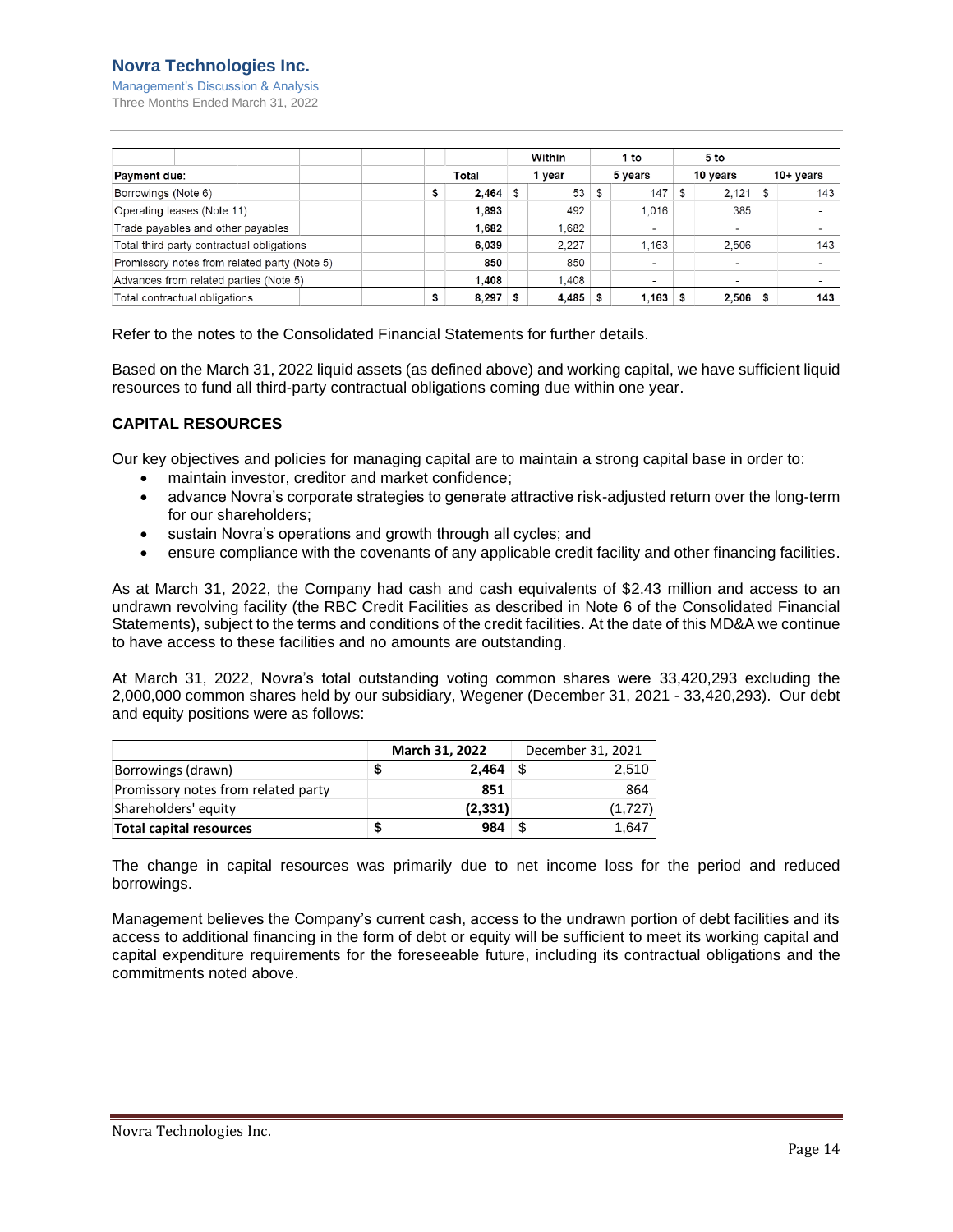## <span id="page-15-0"></span>**OFF BALANCE SHEET ARRANGEMENTS**

At March 31, 2022, we had no off-balance sheet arrangements.

#### <span id="page-15-1"></span>**TRANSACTIONS WITH RELATED PARTIES**

In addition to key management personnel compensation, we have material unsecured promissory notes with IMT (IMT is a shareholder and our President & CEO has a controlling interest in IMT) as disclosed in the "Liquidity" and "Capital Resources" sections of this MD&A. Refer to Note 5 of the Consolidated Financial Statements for a complete disclosure of all related party transactions, including amounts due on demand.

## <span id="page-15-2"></span>**ACCOUNTING MATTERS**

## <span id="page-15-3"></span>**Critical Accounting Estimates**

The condensed Consolidated Financial Statements include certain amounts that are inherently uncertain and judgmental in nature. As a result, management is required to make assumptions and best estimates in order to determine the reported values. We consider an accounting estimate to be critical if: (1) it requires that significant assumptions be made in order to deal with uncertainties; and (2) changes in the estimate could have a material impact on our results of operations, financial condition or liquidity.

We believe that the material items requiring such subjective and complex estimates are as follows:

- Revenue recognition
- Inventory obsolescence
- Business combinations
- Impairment of non-financial assets

Refer to Note 3 of the audited Consolidated Financial Statements for the years ended December 31, 2021 and 2020 for further details.

We believe that the amounts included in these financial statements reflect management's best judgment. However, factors including, without limitation, those noted under "Risks and Uncertainties" below could cause actual events or results to differ materially from our underlying assumptions and estimates. Accordingly, this could lead to a material adverse impact on our results of operations, financial condition and/or liquidity.

## <span id="page-15-4"></span>**FINANCIAL INSTRUMENTS AND OTHER INSTRUMENTS**

There were no significant changes to the types of financial instruments held during the three months ended March 31, 2022. For further details refer to Note 8 of the audited Consolidated Financial Statements for the years ended December 31, 2021 and 2020, with additional information on Borrowings in Note 11.

## <span id="page-15-5"></span>**RISKS AND UNCERTAINTIES**

Refer to our December 31, 2021 MD&A for a list of risks and uncertainties facing Novra. We are currently not aware of any new material risks and uncertainties.

**COVID-19 Advisory:** The outbreak of the novel strain of coronavirus, specifically identified as "COVID-19", has resulted in a widespread health crisis that has affected economies and financial markets around the world resulting in an economic downturn. This outbreak may also cause staff shortages, reduced customer demand, a rise in customer delinquency, delayed or inadequate performance by supply chains, and